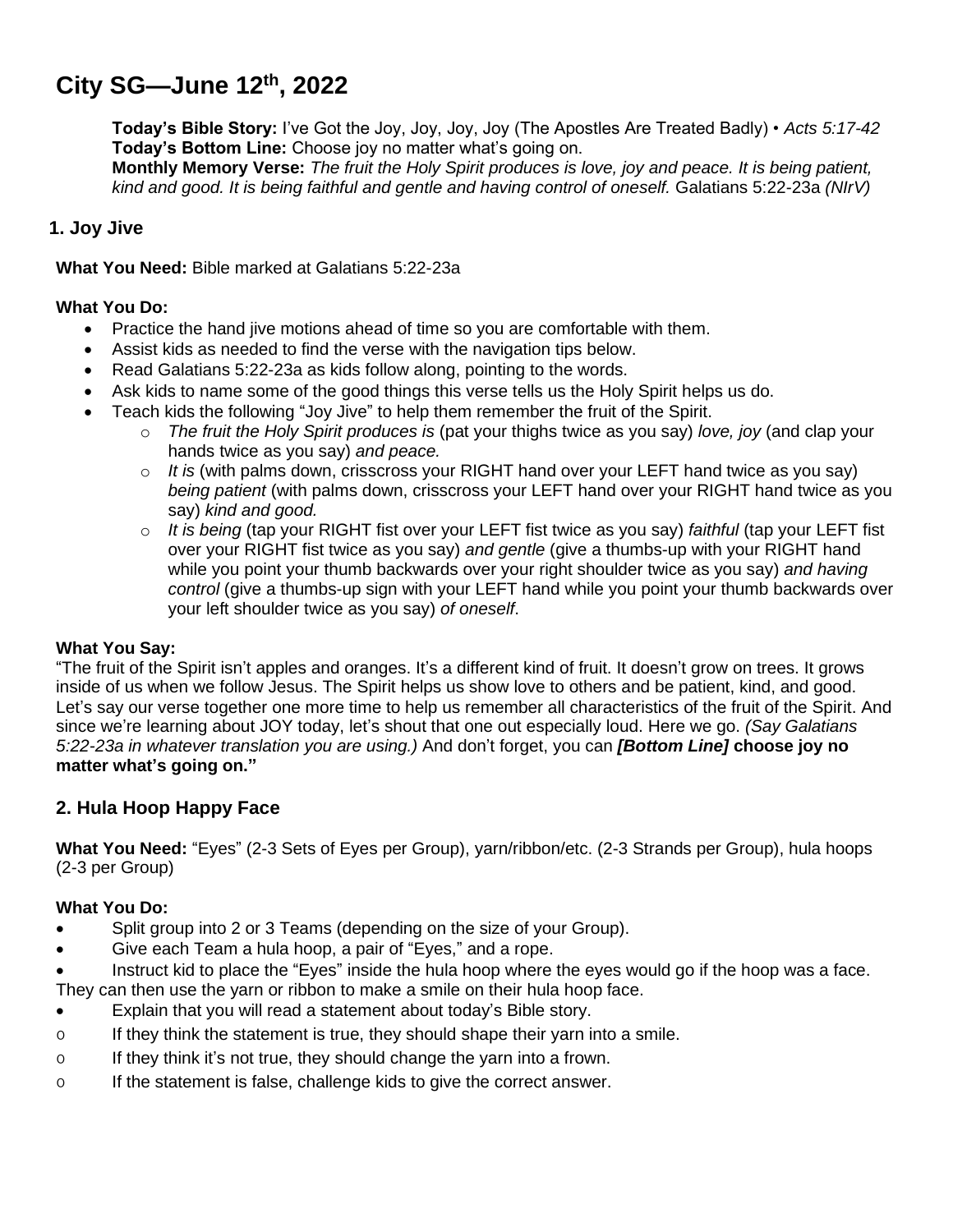- Before each new statement is read, ask kids to pick up the yarn and hold it until you finish reading.
	- $\circ$  Peter and John were excited to tell people about Jesus everywhere they went. (T)
	- $\circ$  No one listened when Peter and John told them that Jesus came to save them. (F)
	- o The people who believed in Jesus didn't like to share what they had with each other. (F)
	- $\circ$  When God helped Peter heal a man who couldn't walk, the religious leaders got mad because they didn't want people to follow Jesus. (T)
	- $\circ$  Some men threw Peter and John in the water to punish them for talking about Jesus. (F)
	- $\circ$  Jesus' friends were beaten, thrown in jail, and made fun of, but they were still joyful because they knew God was with them. (T)
	- o Peter and John were told to stop talking about Jesus. (T).
	- $\circ$  After Peter and John were put into prison, they stopped telling others about Jesus. (F)
	- $\circ$  Peter and the apostles obeyed God and not the religious leaders. (T)
	- $\circ$  While Peter and John were in prison, an elephant appeared, opened the doors of the jail, and set them free. (F)

#### **What You Say:**

"Can you believe it? Even when Jesus' friends were beaten, thrown in jail, and made fun of, they STILL had joy! Why do you think that was true? *(Pause for answers.)* I'm sure they didn't enjoy being treated like criminals, but more than anything, they knew that people needed to hear about Jesus. It was so important to them that they were willing to risk their lives to make sure others had a chance to believe in Jesus. Their joy was in knowing and following Jesus. Just like Peter and John, you can *[Bottom Line]* **choose joy no matter what's going on.** When you do, others will see it, and they might want to learn how to follow Jesus, too!**"** 

*[Make It Personal] (Share about a kid-appropriate time you chose joy even though you were in a difficult or sad situation such as a time you were disappointed, when someone was unkind to you, or when things did not go well for you. As you share, be sure to let kids know that our unhappy situations don't always go away but God gives us so much help that we can face them with joy.)*

#### **3. Let the Sunshine In!**

**What You Need:** Yellow sticky notes, blue sticky notes (pads of 100 per group), black markers, Waves Poster (1 per Group, per Service)

#### **What You Do:**

- Pass out the blue sticky notes and black markers.
- Direct kids to draw and color a black cloud on their sticky note as they take turns sharing one thing that makes them feel sad-fighting, being made fun of, feeling afraid, when things don't go their way, or when they are disappointed.
- When kids finish sharing and coloring, ask them to form a line at one end of the room.
- Take the posterboard and move to the other side of the room, far enough for kids to run to you.
- Call kids, one by one, and invite them to run, hop, jump, or skip to you and stick their cloud in the sky above the waves.
- When all of the clouds are on the poster, bring kids together and point out that even though the waves look cheerful, the dark clouds remind us that a storm is coming.
- Give each kid a yellow "sunshine" sticky note and have them return to their line.
- Repeat the process of calling kids, individually, but this time they place their yellow sticky note over one of the dark clouds.

#### **What You Say:**

"The sky above the waves of water on our poster looks so much better now that the dark clouds are covered with sunshine. Did the dark clouds go away? No, they're still there, but we made a choice to add sunshine to make things brighter. Sometimes, we can feel like a gloomy dark cloud when things aren't going the way we'd like. Can we choose joy when we're sad?